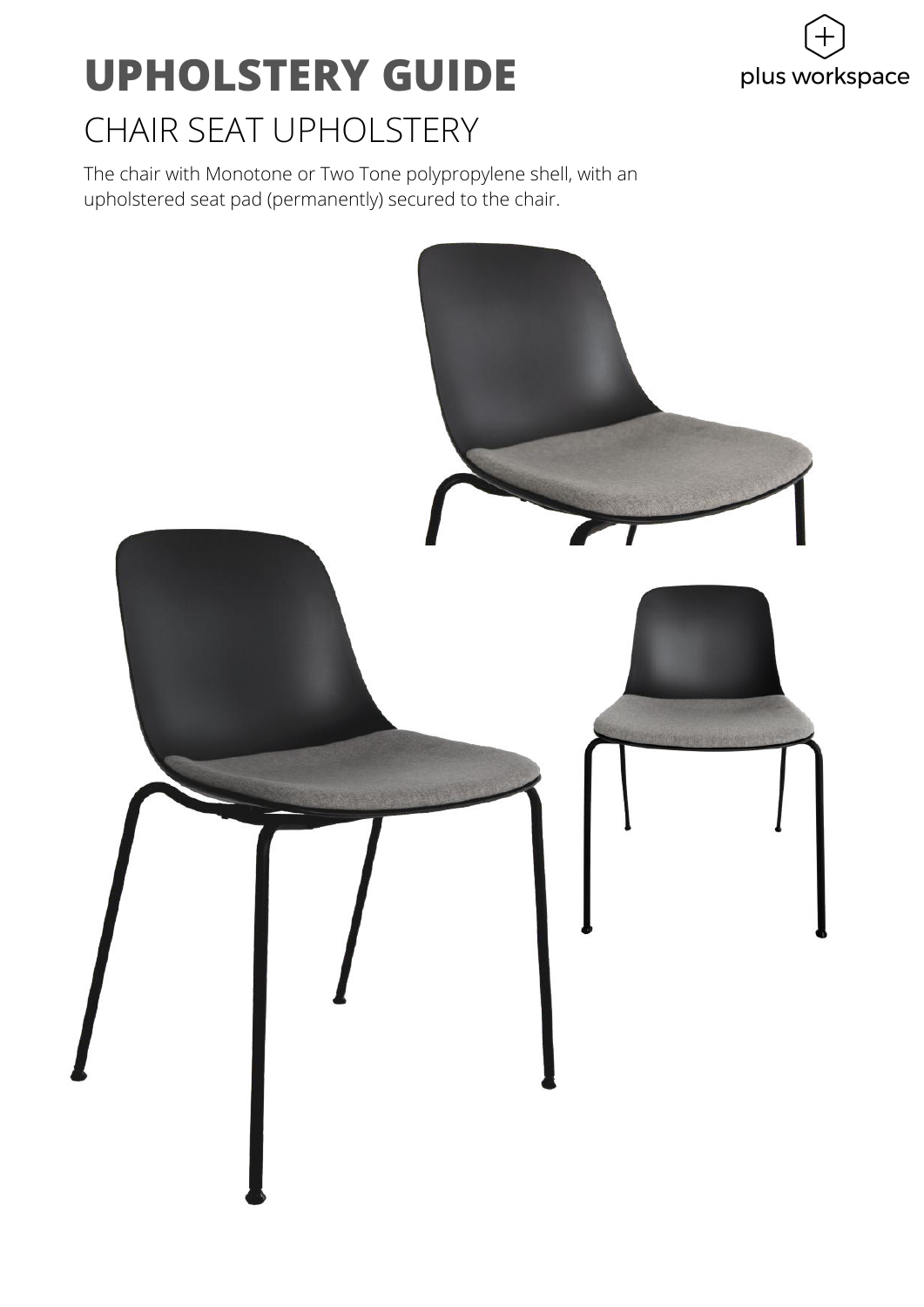# plus workspace

#### **UPHOLSTERY GUIDE** CLASSIC UPHOLSTERY

The Classic upholstered chair made from a clear upholstery bucket, with a single fabric cover pulled over the shell and smoothed over foam. The original and classic design is our most popular method of upholstery.

Not all fabrics are suitable for upholstery method, so please check with our office before purchasing fabrics you are not familiar with.

This method of upholstery is not suitable for Leather, Velvets and other fabrics without stretch, Coated fabrics, Vinyls and other fabrics with bonded backings.